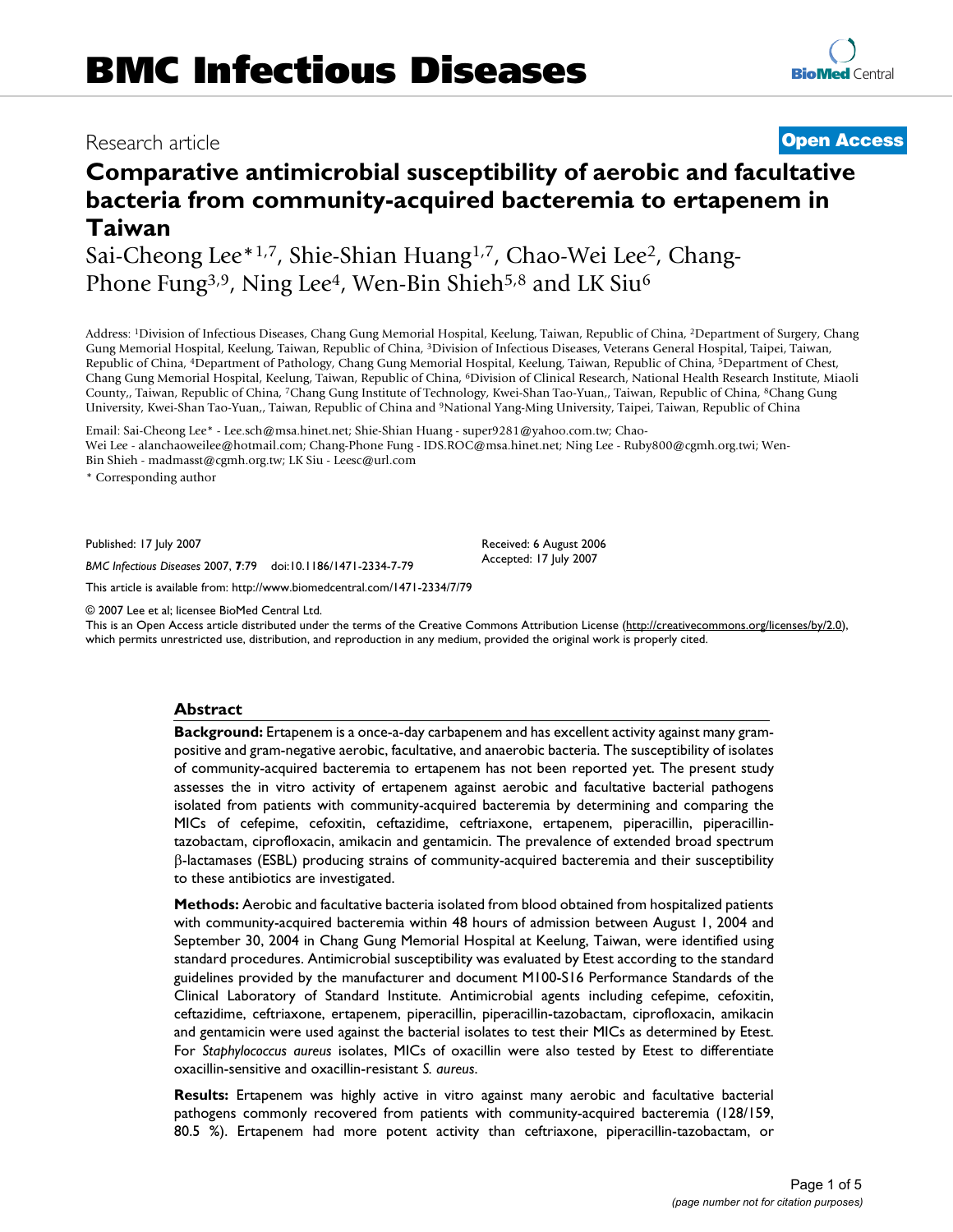ciprofloxacin against oxacillin-susceptible *S*. *aureus* (17/17, 100%)and was more active than any of these agents against *enterobacteriaceae* (82/82, 100%).

**Conclusion:** Based on the microbiology pattern of community-acquired bacteremia, initial empiric treatment that requires coverage of a broad spectrum of both gram-negative and gram-positive aerobic bacteria, such as ertapenem, may be justified in moderately severe cases of communityacquired bacteremia in non-immunocompromised hosts.

### **Background**

Ertapenem is a once-a-day parenteral β-lactam antimicrobial agent [1-6]. Preclinical in vitro studies have shown that this structurally unique carbapenem has excellent activity against many gram-positive and gram-negative aerobic, facultative, and anaerobic bacteria that, in general, are associated with community-acquired infections [1-6]. However, it has minimal activity against *Pseudomonas aeruginosa*, *Acinetobacter* species, and *enterococci* [1-6], and these pathogens usually are associated with nosocomial infections. Recent antimicrobial susceptibility surveillance data indicate that the organisms causing intra-abdominal, skin and soft tissue, and urinary tract infections and community-acquired pneumonia are highly susceptible to ertapenem in vitro [7-17]. However, the susceptibility of isolates of community-acquired bacteremia to ertapenem has not yet been reported. The objective of the present study is to assess the in vitro activity of ertapenem against aerobic and facultative bacterial pathogens isolated from patients with communityacquired bacteremia by determining and comparing the MICs of cefepime, cefoxitin, ceftazidime, ceftriaxone, ertapenem, piperacillin, piperacillin-tazobactam, ciprofloxacin, amikacin and gentamicin. In addition, the prevalence of ESBL producing strains of community-acquired bacteremia and their susceptibility to these antibiotics are investigated.

### **Methods**

Chang Gung Memorial Hospital at Keelung is an 850 bed(including 55 ICU beds) teaching hospital offering a broad range of services in serving the healthcare needs of about 500,000 residents in northern Taiwan. It has approximately 21,000 admissions per year and mean duration of hospitalization of 8.2 days. Aerobic and facultative bacteria isolated from blood obtained from hospitalized patients with community-acquired bacteremia within 48 hours of admission between August 1, 2004 and September 30, 2004 in Chang Gung Memorial Hospital at Keelung were identified using standard procedures. Community-acquired bacteremia was diagnosed when clinically significant bacterial pathogens were isolated from the blood of hospitalized patients with fever of  $38.0 \geq C$  within 48 hours of admission and without admission in past two weeks. Cases with only one blood culture bottle positive for normal skin flora such as coagulase-negative *staphylococci*, *Staphylococcus epidermidis*, *Staphylococcus saprophyticus* and c*orynebacterium* spp. were excluded. All *bacillus*, *micrococcus* and *propionibacterium* isolates which were considered contaminants and anaerobic bacteria were excluded. Clinically significant aerobic bacterial isolates were collected and stored in tryptic soy broth and frozen at -70°C.

Antimicrobial susceptibility was evaluated by Etest according to the standard guidelines provided by the manufacturer and document M100-S16 Performance Standards of the Clinical Laboratory of Standard Institute (CLSI). Antimicrobial agents mentioned above were used against the bacterial isolates to test their MICs as determined by Etest (AB Biodisk, Solna, Sweden). The antimicrobial agents used for each bacteria strain vary from three to eleven (Table 1). For *S. aureus* isolates, MICs of oxacillin were also tested by Etest to differentiate oxacillin-sensitive and oxacillin-resistant *S. aureus*. Detection of *mecA* gene using primers *mec*A1 GTA GAA ATG ACT GAACGT CCG ATA A and *mec*A2 CCA ATT CCA CAT TGT TTC GGT CTA A with polymerase chain reaction method and MICs of amoxicillin/clavulanic acid with Etest for ORSA isolates were also performed using standard procedure. E test was performed on Mueller-Hinton agar (*pneumococci* and *streptococci*: blood agar). The MICs were read at the point where the inhibition ellipse intersected the scale on the strip after incubation at 35°C for 24 hours. Macrocolonies within the ellipse were regarded as significant growth whereas microcolonies could be neglected.

For quality control, standard control strains were included with each test run. The following organisms with acceptable MICs (µg/ml) limits were included as control strains according to CLSI M7-A7 [18]: *S. aureus* ATCC 29213 (0.12–0.5 for ciprofloxacin, 4–16 for ceftazidime, 1–4 for cefepime, 0.25/4-2/4 for piperacillin/tazobactam), *E. coli* ATCC 25922 (0.004–0.016 for ciprofloxacin, 0.06–0.5 for ceftazidime, 0.016–0.12 for cefepime, 1/4-4/4 for piperacillin/tazobactam), *P. aeruginosa* ATCC 27853 (0.25–1 for ciprofloxacin, 1–4 for ceftazidime, 1–8 for cefepime, 1/4- 8/4 for piperacillin/tazobactam), *Streptococcus pneumoniae* ATCC 49619 (0.06–0.25 for cefepime), *Enterococcus faecalis* ATCC 29212 (0.25–2 for ciprofloxacin, 1/4-4/4 for piperacillin/tazobactam).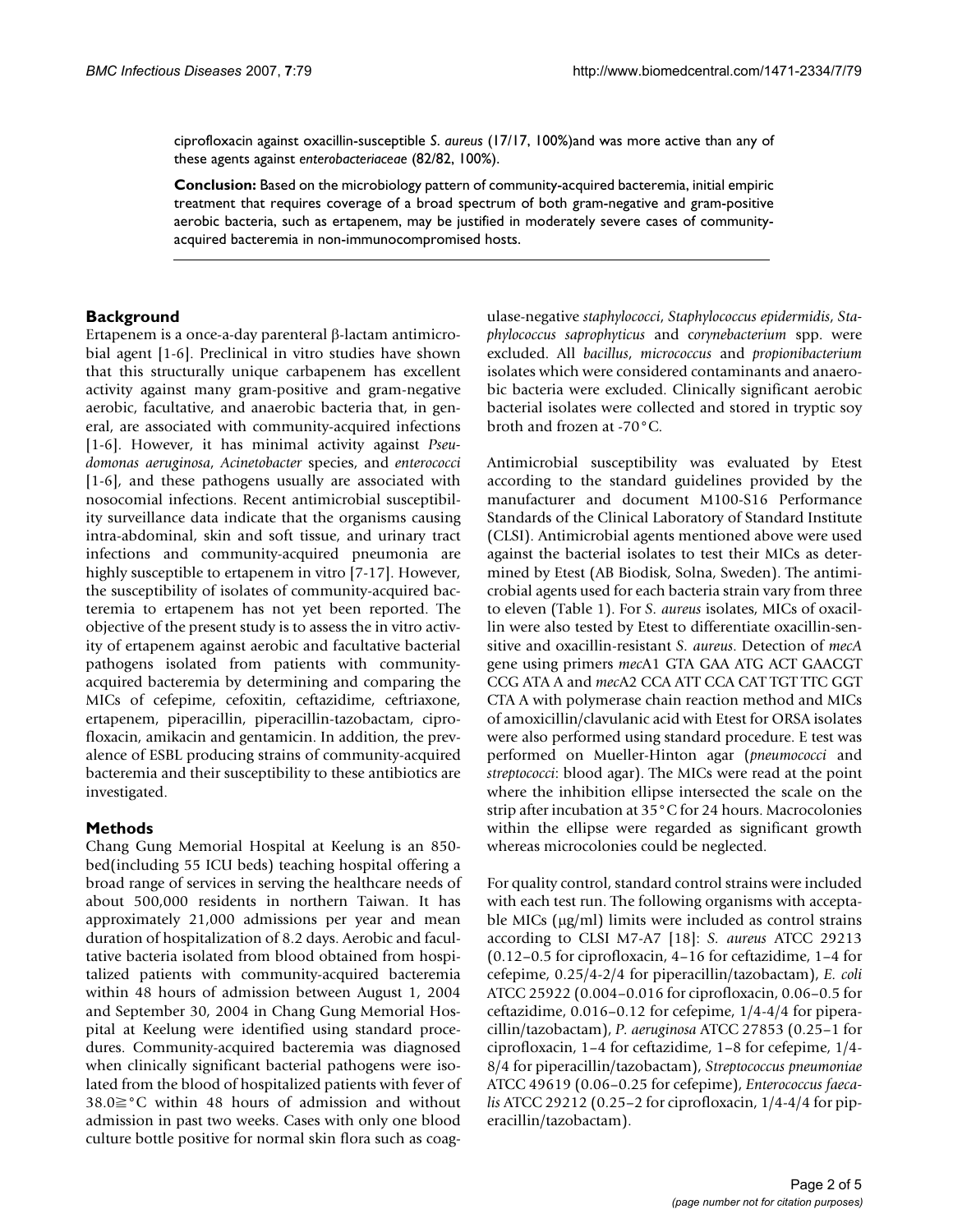| MIC Breakpoint of Susceptibility (ug/ml) |          |            |     |            |          |            |                          |            |           |          |
|------------------------------------------|----------|------------|-----|------------|----------|------------|--------------------------|------------|-----------|----------|
| Type of bacteria /Antibiotic             | FEP      | <b>FOX</b> | CAZ | <b>CRO</b> | ERT      | <b>PIP</b> | <b>TAZO</b>              | <b>CIP</b> | AN        | GM       |
| Staphylococci                            | ≦8       | ≦8         | ≦8  | $\leq 8$   | $\leq$ 2 | $\leq$ 16  | ≤8/4                     | $\leq$ 1   | $\leq$ 16 | ≦4       |
| Streptococci                             | $\leq$ 1 | ≦8         | ≦8  | ≦8         | $\leq$ 1 |            | ≤8/4                     | ≦∣         |           |          |
| Enterococci                              | $\leq 8$ |            |     |            | $*$      |            | ≤8/4                     | $\leq$ 1   |           |          |
| Enterobacteriaceae                       | ≦8       | ≦8         | ≦8  | ≦8         | $\leq$ 2 | $\leq$ 16  | $\leq$ 16/4              | $\leq$ 1   | $\leq$ 16 | ≦4       |
| Non-fermenters                           | ≦8       | ≦8         | ≦8  | ≦8         | $\leq$ 2 | $\leq$ 16  | $\leq$ 16/4 <sup>*</sup> | ≦∣         | $\leq$ 16 | $\leq 4$ |

#### **Table 1: MIC(**µ**g/ml) breakpoints of susceptibility for each type of bacteria**

FEP = cefepime, FOX = cefoxitin, CAZ = ceftazidime, CRO = ceftriaxone, ERT = ertapenem, PIP = piperacillin, TAZO = piperacillin-tazobactam, CIP = ciprofloxacin, AN = amikacin GM = gentamicin, MIC = minimal inhibitory concentrations, ≤ indicates less than or equal to.

 $*$  For *P. aeruginosa*, MIC susceptibility breakpoint of piperacillin-tazobactam is  $\leq$ 64/4  $\mu$ g/ml.

\*\* There are no proposed breakpoints for ertapenem against *enterococci*. In this present study, ≦2 µg/ml was used as breakpoint for ertapenem against *enterococci*.

According to CLSI M7-A7, MIC( $\mu$ g/ml) breakpoints of susceptibility for each type of bacteria were listed in Table 1.

S. *aureus* isolates with oxacillin MIC of  $\leq$   $2 \mu g/ml$  were regarded as oxacillin-sensitive *S. aureus* (OSSA), whereas isolates with oxacillin MIC of  $\geq 4$  µg/ml were regarded as oxacillin-resistant *S. aureus* (ORSA) according to criteria of *S. aureus* susceptibility to oxacillin in CLSI document. M7-A7 published in January 2006. Enterobacteriaceae isolates with ceftazidime MIC  $\geq$  2 µg/ml but MIC diminished at least 3 fold after addition of clavulanic acid were regarded as ESBL strains.

#### **Results and dscussion**

There were 70 male and 89 female. Ages ranged from 1 year to 95 years with mean 60.9 years. There were 147 adults (age  $\geq$ 17 years, range 22–95 years, mean 65.2 years) and 12 pediatric patients (age  $\leq$ 16 years, range 1– 16 years, mean 3.2 years). Of the 159 cases of communityacquired bacteremia, the most likely primary foci of origin according to clinical manifestations are urinary tract infection 59, pneumonia 39, biliary tract infection 17, cellulitis 9, infective endocarditis 3, osteomyelitis 2, peritonitis 1, gastroenteritis 1, and esophagitis 1. The primary foci of origin of the remaining 27 cases of community-acquired bacteremia are unknown. A total of 159 aerobic bacterial pathogens from 159 patients enrolled at Chang Gung Memorial Hospital were collected. Most (95/159, 59.7%) of the isolates were facultative gram-negative bacilli. The most common organism found was *E. coli*, which accounted for 26.4% (42/159) of the total. There were only seven isolates (7/159, 4.4%) with ESBLs (*E. coli* – ESBL, 4; *K*. *pneumoniae* – ESBL, 3).

Figure 1 shows the distribution of ertapenam MIC values for all bacteria isolates tested. Among all the collected isolates, 128 out of 159 isolates (80.5%) were susceptible to ertapenem (MICs  $\leq$ 2 µg/ml) and 19.5 % was resistant (MICs  $\geq 4$  µg/ml). 112 out of 159 isolates (70.4%) were

susceptible to ceftriaxone (MICs  $\leq$ 8 µg/ml). Among the 82 enterobacteriaceae isolates, including the ESBL strains, all (100%) were susceptible to ertapenem while 71 (86.6%) was susceptible to ceftriaxone (Additional file 1). All seven ESBL strains including four *E. coli* -ESBL and three *K. pneumoniae*-ESBL isolates were susceptible to ertapenem, ceftazidime/clavulanic acid and cefotaximeclavulanic acid (Additional file 1). Seven isolates of coagulase-negative *staphylococci* were repetitively isolated from seven patients and were thus regarded as significant isolates. Three of these seven isolates were susceptible to ertapenem (Additional file 1). Included in the ertapenemresistant group were *enterococci*, oxacillin-resistant *S. aureus*, oxacillin-resistant coagulase-negative *staphylococci*, *P. aeruginosa* and other non-fermentative gram-negative bacilli (Table 1). Of the two ORSA isolates that were susceptible in vitro to amikacin, one was also susceptible to ciprofloxacin and gentamicin.(Additional file 1). Antimicrobial activities of ertapenem and the comparator agents against all bacteria tested are summarized in Additional file 1. All MICs of control strains obtained with Etest were within the acceptable range listed by CLSI M7A7.

Although most OSSA were susceptible to the majority of agents tested, ertapenem had the most potent activity, based on values for inhibition of 50 % ( $MIC<sub>50</sub>$ ) and 90%  $(MIC_{90})$  of the isolates. All isolates of OSSA were susceptible to ertapenem (17/17, 100 %). Ertapenem was the most active agent against enterobacteriaceae and demonstrated high potency based on MIC $_{50}$  and MIC $_{90}$  values. All isolates of enterobacteriaceae, including most ESBL strains, were susceptible to ertapenem (82/82, 100%) while not as susceptible to ceftriaxone (86.6 %). Among these 159 isolates, there were 38 *E. coli* isolates of which 4 (10.5%) were ESBL strains, and 13 *K. pneumoniae* isolates, of which 3 (23%) were ESBL strains. The prevalence of enterobacteriaceae with ESBLs in community-acquired bacteremia was 7/159, 4.4% in this study. In our hospital, there were 877 significant isolates including fungus, aerobic and anaerobic bacteria causing nosocomial infections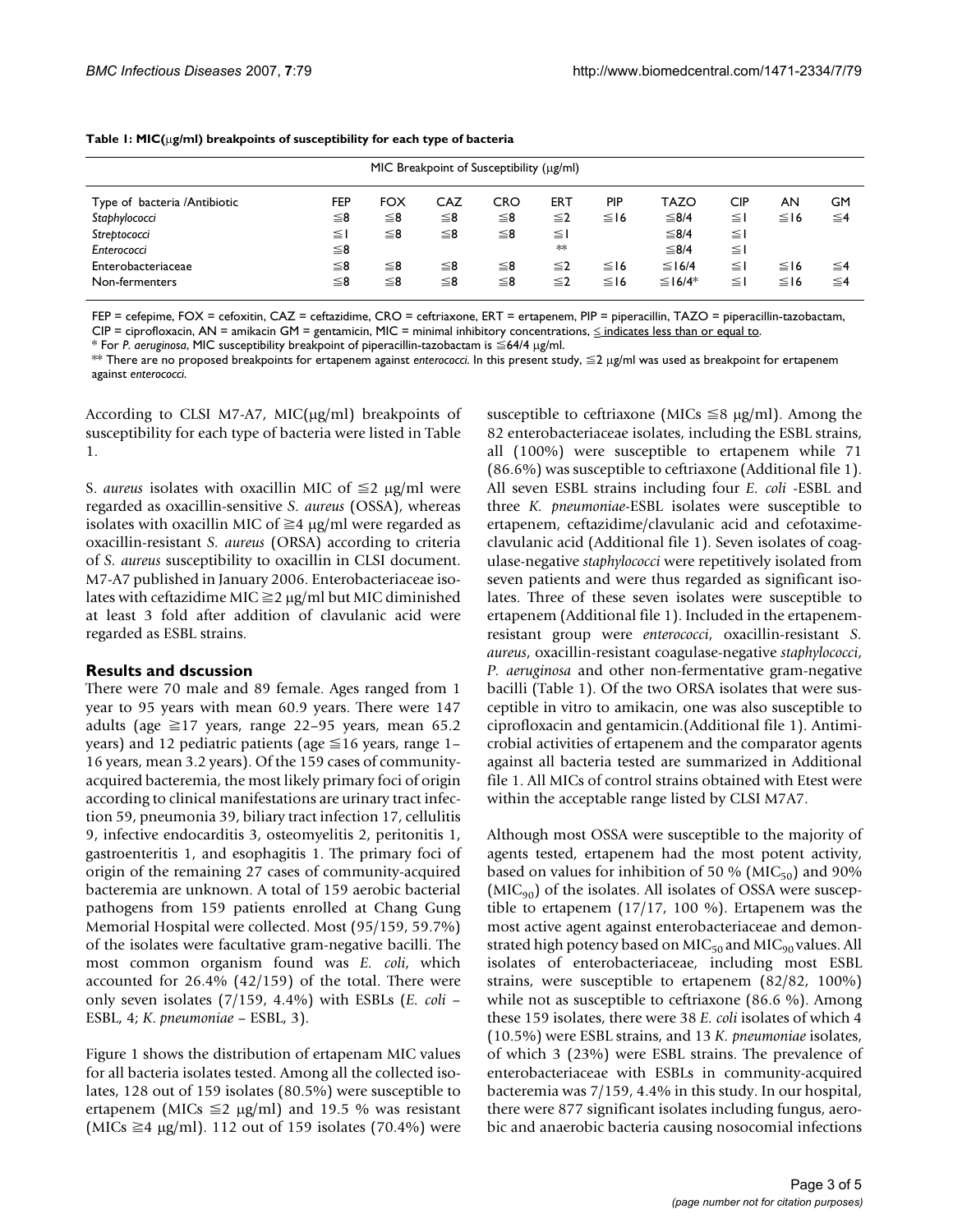



#### Figure 1

Distribution of ertapenem MIC values for aerobic and facultative bacteria isolated from patients with communityacquired bacteremia.

in 2006. Among these 877 nosocomial isolates in our hospital in 2006, there were 151 *E. coli* isolates, of which 21 (14%) were ESBL strains, and 69 *K. pneumoniae* isolates, of which 22 (31.8%) were ESBL strains. The overall rate of ESBL strain among nosocomial isolates were 43/877 (4.9%). Although the overall rate of ESBL isolates among community-acquired bacteremia (4.4%) was close to that among nosocomial infections (4.9%), the rate of ESBL isolates among *E. coli* and *K. pneumoniae* were still higher in nosocomial infections. As expected, ertapenem and ceftriaxone had minimal activity against *P. aeruginosa* and *enterococci*. Among the nine ORSA isolates with oxacillin  $MIS \geq 4$  µg/ml, two ORSA isolates were *mecA* gene positive with amoxicillin/clavulanic acid MICs 32 µg/ml. The other seven ORSA isolates were *mecA* gene negative with amoxicillin/clavulanic acid MICs range 8–12 µg/ml, mean 11.4  $\mu$ g/ml, indicating that mechanism of oxacillin resistance in these seven ORSA isolates was not due to *mecA* gene and was most likely due to hyperproduction of β-lactamases [19-22]. Two of the nine ORSA isolates were susceptible to amikacin, including one isolate that was also susceptible in vitro to ciprofloxacin and gentamicin; these two isolates resistant to all β-lactam antibiotics might lack resistance gene to other classes of antibiotics [19-22]. Based on the microbiology of communityacquired bacteremia, empiric treatment requires coverage of a broad spectrum of both gram-negative and gram-positive aerobic bacteria. In this in vitro study, ertapenem was the most active of the agents evaluated against the predominant pathogens – *enterobacteriaceae* and *S*. *aureus*. As anticipated, ertapenem had minimal activity against *P. aeruginosa* and *enterococci*, which was recovered relatively infrequently from community-acquired bacteremic infections. Because of the low frequency of isolation of *P. aeruginosa* and doubtful pathogenicity of *enterococci* in immune competent hosts, initial empiric antimicrobial regimens for bacteremic infections need not include agents specifically directed against these organisms. However, if *P. aeruginosa* is clearly identified as a pathogen in these patients, specific antipseudomonal coverage would be indicated.

#### **Conclusion**

In summary, ertapenem was highly active in vitro against many aerobic and facultative bacterial pathogens commonly recovered from patients with community-acquired bacteremia. Ertapenem had more potent activity than cefepime, cefoxitin, ceftriaxone and piperacillin-tazobactam against methicillin-susceptible *S*. *aureus* and was more active than any of these agents against enterobacteriaceae including strains with ESBL.

Community-acquired bacterial blood stream infections are common in clinical practice. Septicemia secondary to other foci of infections are caused by gram-negative and gram-positive aerobic and facultative bacteria, although *E. coli* and *S. aureus* remain the predominant pathogens. Non-fermentative gram-negative bacteria, which tend to be associated with nosocomial infections, are infrequently involved in community-acquired infections. Based on the microbiology pattern of communityacquired bacteremia, initial empiric treatment that requires coverage of a broad spectrum of both gram-negative and gram-positive aerobic bacteria, such as ertapenem, may be justified in moderately severe cases of community-acquired bacteremia in non-immunocompromised hosts. However, effect of ertapenem on the gut flora is still a concern.

#### **Authors' contributions**

SCL designed the study, carried out the antimicrobial susceptibility studies with Etest and drafted the manuscript. SSH and CWL participated in the antimicrobial susceptibility studies. CPF participated in the design of the study. WBS participated in the statistical analysis. LKS assisted in the detection of *mecA* gene of oxacillin-resistant *S. aureus* with PCR. All authors read and approved the final manuscript.

#### **Additional material**

#### **Additional file 1**

*Comparative in vitro activity of ertapenem and comparator agents against aerobic and facultative bacteria isolated from patients with communityacquired bacteremia.*

Click here for file

[\[http://www.biomedcentral.com/content/supplementary/1471-](http://www.biomedcentral.com/content/supplementary/1471-2334-7-79-S1.doc) 2334-7-79-S1.doc]